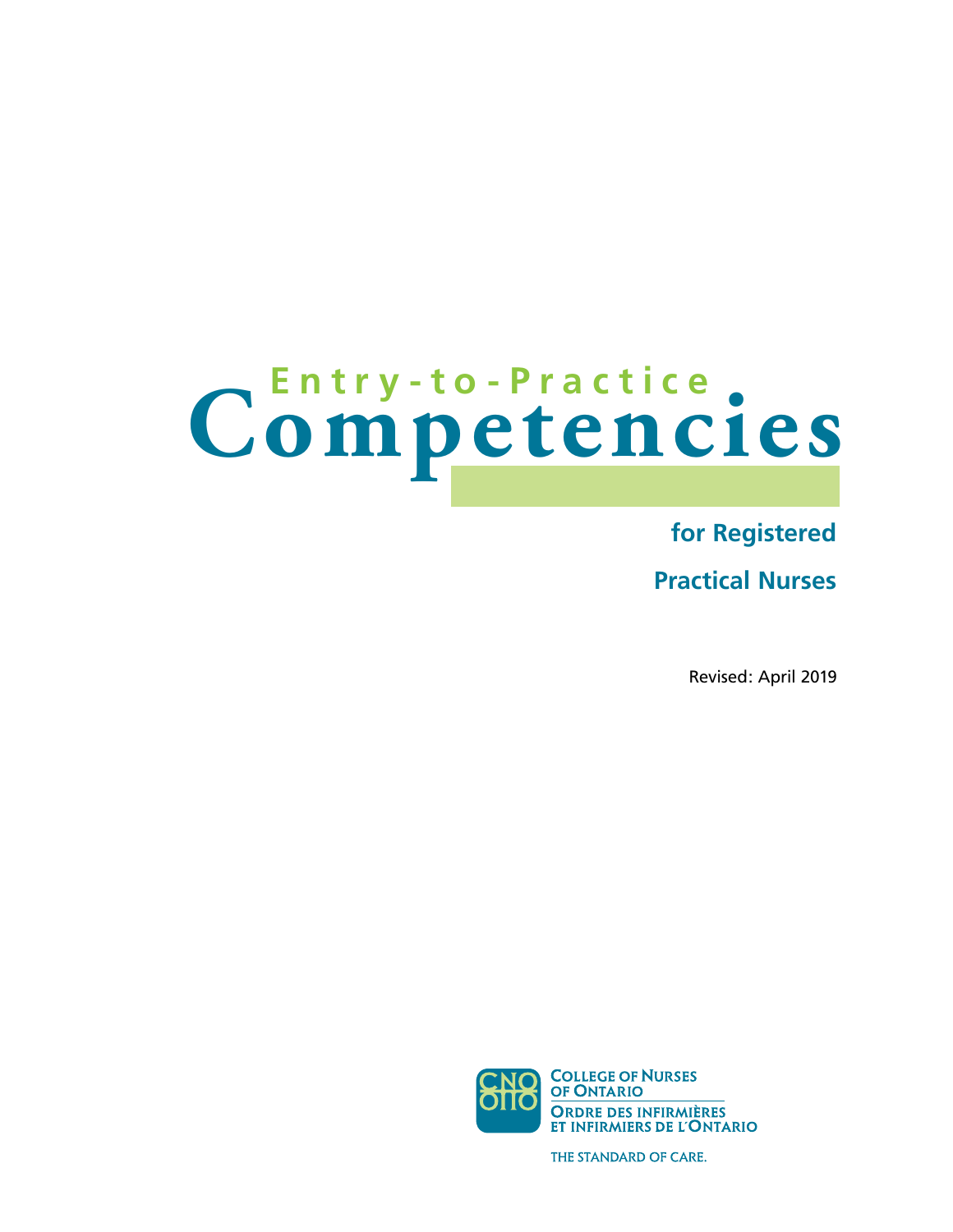# **Table of Contents**

## **Acknowledgements**

The College of Nurses of Ontario thanks the nurses, educators and other stakeholders who participated in reviewing and revising this document. CNO also recognizes and thanks the Revisions of Entry-Level Competencies Working Group of the Canadian Council of Practical Nurse Regulators for the foundational work on entry-to-practice competencies.

*Entry-to-Practice Competencies for Ontario Registered Practical Nurses* Pub. No. 41042

ISBN 978-1-77116-142-8

Copyright © College of Nurses of Ontario, 2019.

Commercial or for-profit redistribution of this document in part or in whole is prohibited except with the written consent of CNO. This document may be reproduced in part or in whole for personal or educational use without permission, provided that:

• Due diligence is exercised in ensuring the accuracy of the materials reproduced;

- CNO is identified as the source; and
- The reproduction is not represented as an official version of the materials reproduced, nor as having been made in affiliation with, or with the endorsement of, CNO.

First Published September 1999, revised June 2009, June 2011. Updated 2014 for Controlled Acts. Updated Feb 2018. Updated March 2018 for Controlled Acts. Revised April 2019 based on the National Competencies for RPNs in effect September 2020 title changed to *Entry-to-Practice Competencies for Registered Practical Nurses*.

Additional copies of this booklet may be obtained by contacting CNO's Customer Service Centre at 416 928-0900 or toll-free in Canada at 1 800 387-5526.

College of Nurses of Ontario 101 Davenport Rd. Toronto ON M5R 3P1 [www.cno.org](http://www.cno.org)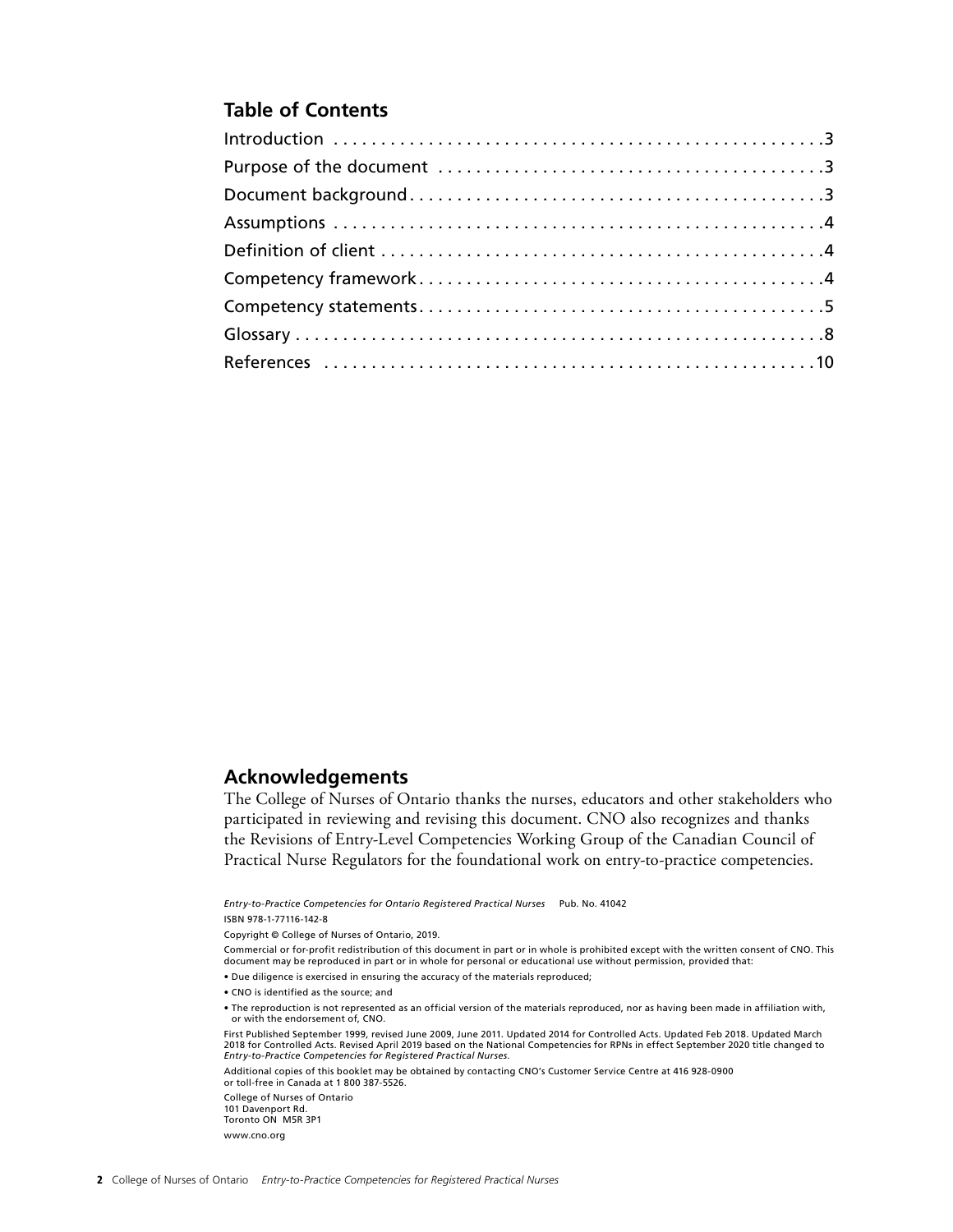# <span id="page-2-0"></span>**Introduction**

The College of Nurses of Ontario (CNO) is the regulatory body for nursing in Ontario. Through provincial government legislation (*Nursing Act, 1991* and *Regulated Health Professions Act, 1991*), CNO is accountable for public protection by ensuring that nurses in Ontario practice safely, competently and ethically. CNO fulfills its mandate through a variety of regulatory activities, including the following:

- registration
- maintaining standards of nursing practice and education
- enforcing nursing standards
- conducting continuing competence reviews
- establishing competencies required for nursing practice.

Entry-to-practice competencies are the foundation for nursing practice. This document outlines the competencies measured for Registered Practical Nurses (RPNs) upon initial registration with CNO and entry to practice in Ontario. The competencies also guide the assessment of nurses' continuing competence for maintaining registration with CNO.

# **Purpose of the document**

This document outlines the entry-to-practice competencies for practical nurses, organized by underlying assumptions for RPN practice and regulatory principles, which include professional practice, ethical practice, legal practice, foundations of practice and collaborative practice. The document is a guide to entry-level practice expectations for RPNs in Ontario and includes a glossary of terms and references to help readers understand and interpret the document.

The competencies for RPN practice at entry level are established for the following purposes.

Protection of the public: Through government legislation (*Nursing Act, 1991* and *Regulated Health Professions Act, 1991*), CNO is mandated by the public to promote and ensure safe, competent and ethical nursing in Ontario.

Practice reference: The competencies assist RPNs in understanding entry-level practice expectations and ongoing applications within their professional roles.

## Approval of nursing education programs:

The competencies are used by CNO in evaluating practical nursing education programs to ensure that the curriculum prepares graduates to successfully achieve professional practice standards before entering practice.

#### Registration and membership

requirements: CNO uses the competencies to inform its decisions about registration eligibility.

Legal reference: The legal definition of nursing practice included in the *Nursing Act, 1991*  establishes the basis for the scope of practice in which any nurse may engage. The competencies are the expectations for RPNs upon their entry to practice in Ontario, and are used as a reference when evaluating the RPNs' standard of care.

Public information: The competencies inform the public, employers and other health care providers about RPN practice, and assist with accurate expectations for RPN practice at entry level.

Continuing competence: In accordance with CNO's Quality Assurance Program, the competencies are used by nurses annually when self-assessing their nursing practice and developing their professional learning goals.

# **Document background**

Entry-to-practice competencies for RPNs were first published by CNO in 1999. Since then, CNO has regularly reviewed and revised the competencies to ensure they remain relevant with current practices. In 2020, CNO will adopt these national entryto-practice competencies for practical nurses. Consistency between jurisdictions supports the workforce mobility requirements of the Canadian Free Trade Agreement.

In 2019, CNO worked as part of the Canadian Council of Practical Nurse Regulators to revise the national entry-to-practice competencies for practical nurses. A task force, comprised of representatives from jurisdictions that license, register or regulate RPNs across Canada (with Quebec as an observer), led the project. This document was validated by the RPN community and key stakeholder groups across Canada.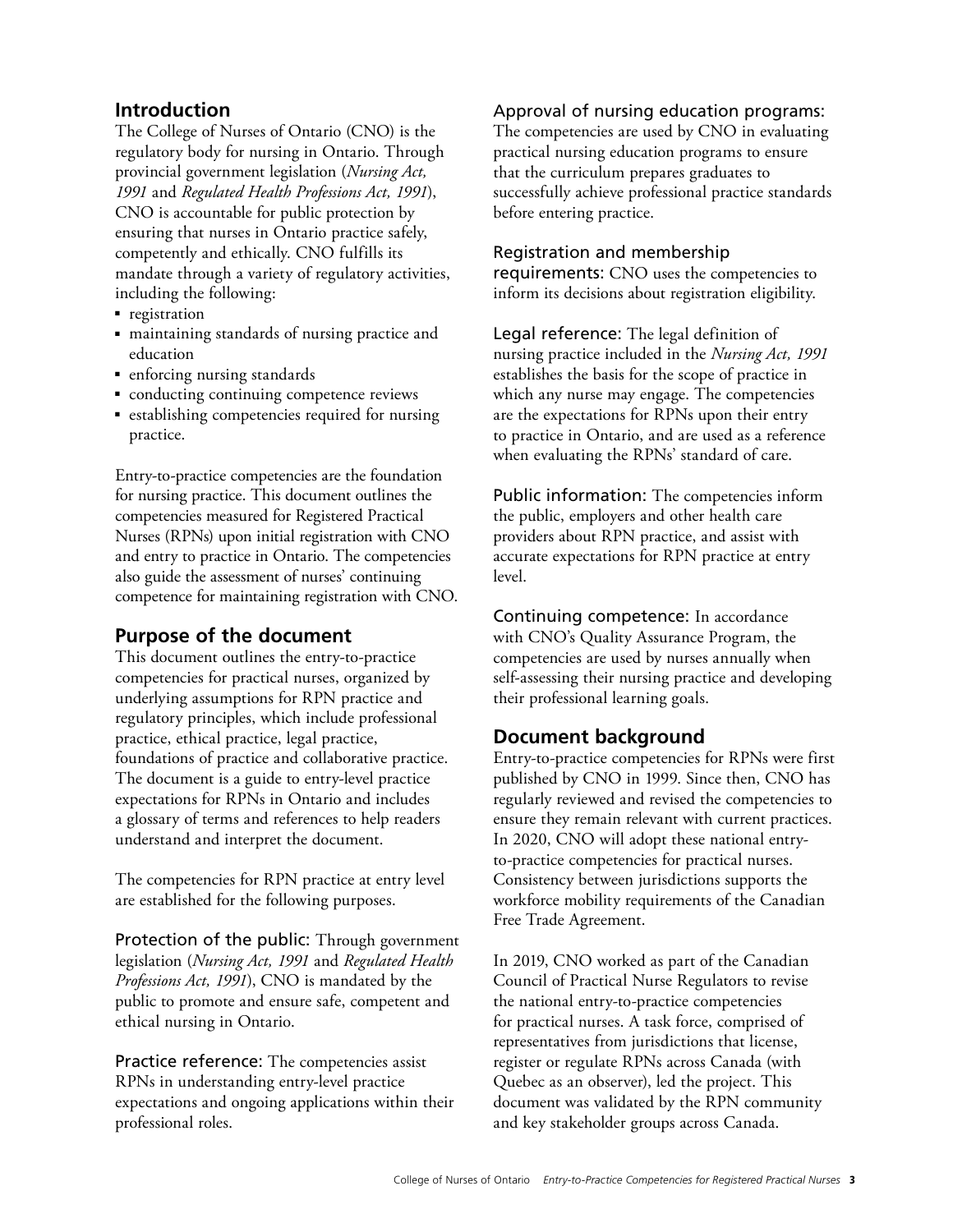<span id="page-3-0"></span>The revised competencies are based on results of an environmental scan, literature review and stakeholder consultation.

Each province's and territory's practical nurse regulatory body validates and approves the entryto-practice competencies that apply within its jurisdiction. Each regulatory body also confirms that the competencies are consistent with provincial and territorial legislation.

CNO practice documents, including *Professional Standards*, *Ethics* and the *Code of Conduct* are expected to be used in entry-level practice.

# **Assumptions**

The following assumptions apply to the practice of practical nursing in Canada and to the entryto-practice competencies included later in this document:

- The foundation of practical nursing is defined by:
	- ◗ entry-to-practice competencies
	- ◗ professional nursing standards of practice of the regulatory authority
	- ◗ nursing code(s) of ethics and ethical standards
	- ◗ scope of nursing practice applicable in the jurisdiction
	- ◗ provincial, territorial and federal legislation and regulations that direct practice
- RPN practice is built upon the four concepts of person, environment, health and nursing, and is grounded within the context of the current Canadian health care system, primary health care and emerging health trends
- RPNs possess competencies that are transferable across all areas of responsibility (for example, direct care, administration, education and research)
- RPNs are active participants in health promotion, illness prevention and harm reduction activities
- RPNs practice in any setting or circumstance where health care is delivered
- Requisite skills and abilities are required to attain the RPN entry-to-practice competencies
- RPNs practice autonomously, safely, competently and ethically along the continuum of care in situations of health and illness across a client's lifespan
- RPNs practice in situations of varying

complexity and work collaboratively with the health care team to maximize client outcomes

- RPNs demonstrate leadership by fostering continued self-growth to meet the challenges of an evolving health care system
- RPNs follow a systematic approach to deliver safe, competent and ethical care by using the nursing process
- RPNs advocate for the implementation and use of evidence-informed practice.

# **Definition of client**

The client is the central focus of practical nursing practice. In the context of this document, "client" refers to a person who receives health care services from a nurse. In most circumstances, the client is an individual, but the client can include family members or substitute decision-makers. A client also can be a group, community or population.

# **Competency framework**

The 79 entry-level competencies are organized in five categories:

- 1. professional practice
- 2. legal practice
- 3. ethical practice
- 4. foundations of practice
- 5. collaborative practice.

The order of the categories and competencies is not an indication of priority or importance.

**Bolded** terms are defined in the Glossary.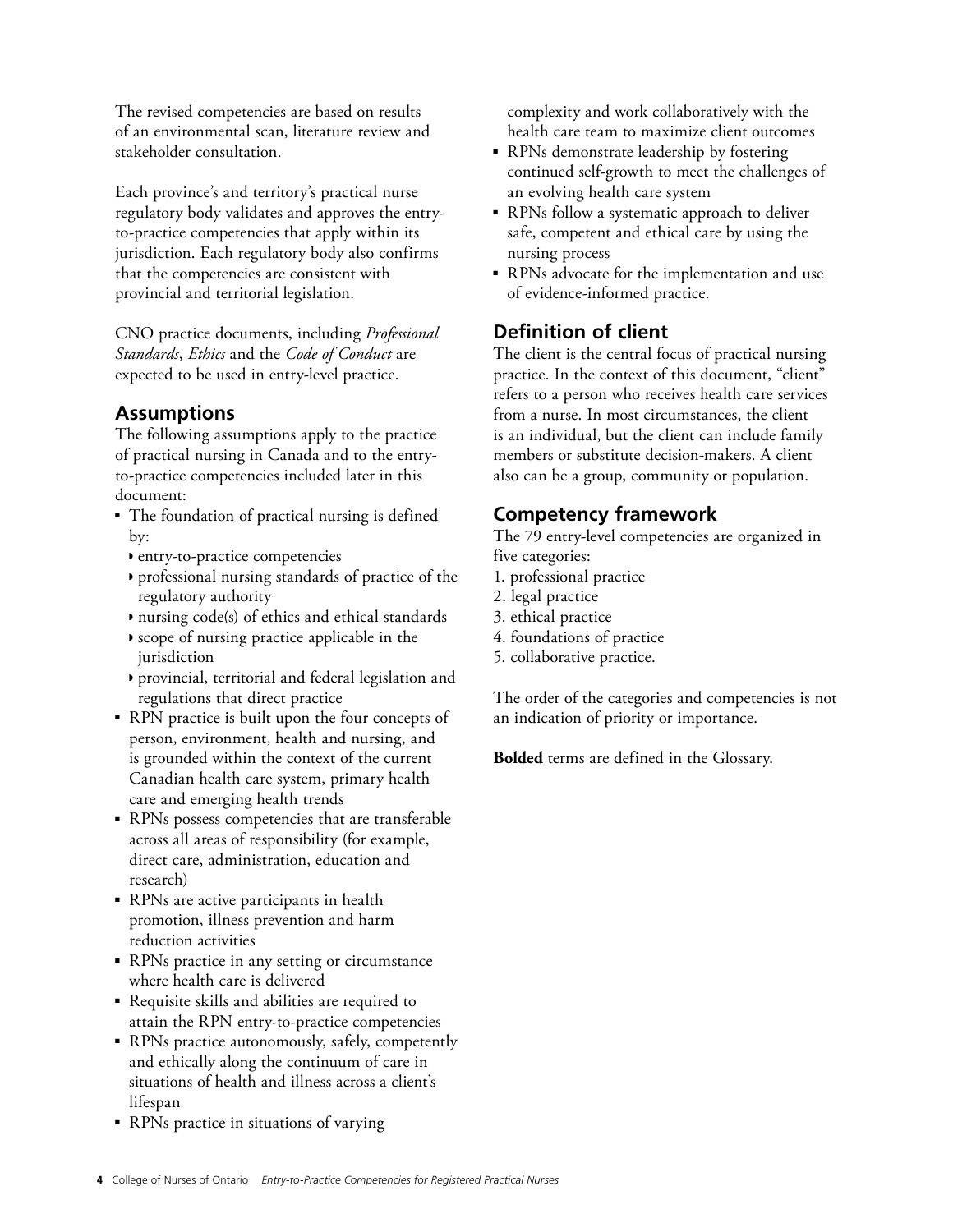# <span id="page-4-0"></span>**Competency statements**

## **1. Professional Practice**

Registered Practical Nurses (RPNs) adhere to practice standards. They are responsible and accountable for safe, competent and ethical nursing practice. They are expected to demonstrate professional conduct as reflected through personal attitudes, beliefs, opinions and actions. RPNs focus on personal and professional growth. RPNs are expected to use knowledge, critical thinking, **critical inquiry** and **research** to build an **evidence-informed practice**.

- 1 Demonstrates **accountability** and accepts responsibility for own decisions and actions.
- 2 Practices autonomously within legislated **scope of practice.**
- 3 Displays self-awareness and recognizes when to seek assistance and guidance.
- 4 Adheres to regulatory requirements of jurisdictional legislation.
- 5 Practices within own level of competence.
- 6 Initiates, maintains and terminates the **therapeutic nurse-client relationship**.
- 7 Provides client care in a non-judgmental manner.
- 8 Adapts practice in response to the spiritual beliefs and cultural practices of clients.
- 9 Supports clients in making informed decisions about their health care, and respects their decisions.
- 10 Engages in self-reflection and continuous learning to maintain and enhance competence.
- 11 Integrates relevant evidence into practice.
- 12 Collaborates in the analysis, development, implementation and evaluation of practice and policy.
- 13 Integrates continuous **quality improvement**  principles and activities into nursing practice.
- 14 Demonstrates a professional presence, honesty, integrity and respect in all interactions.
- 15 Demonstrates fitness to practice.
- 16 Maintains current knowledge about trends and issues that impact the client, the RPN, the **health care team** and the delivery of health services.
- 17 Identifies and responds to inappropriate behaviour and incidents of **professional misconduct**.
- 18 Recognizes, responds and reports own and others' **near misses**, errors and **adverse events**.
- 19 Distinguishes between the mandates of regulatory bodies, professional associations and unions.

## **2. Ethical Practice**

RPNs use ethical frameworks (e.g. Code of Ethics, ethical standards) when making professional judgments and practice decisions. They engage in critical thinking and critical inquiry to inform decision-making and use self-reflection to understand the impact of personal values, beliefs and assumptions in the provision of care.

- 20 Establishes and maintains **professional boundaries**.
- 21 Takes action to minimize the impact of personal values and assumptions on interactions and decisions.
- 22 Demonstrates respect for the values, opinions, needs and beliefs of others.
- 23 Applies ethical frameworks and reasoning to identify and respond to situations involving moral and ethical conflict, dilemma or distress.
- 24 Obtains knowledge of and responds to the *Calls to Action of the Truth and Reconciliation Commission of Canada<sup>1</sup>*.
- 25 Preserves the dignity of clients in all personal and professional contexts.
- 26 **Advocates** for equitable access, treatment and allocation of resources, particularly for vulnerable and/or **diverse** clients and populations.
- 27 Advocates for clients, especially when they are unable to advocate for themselves.
- 28 Adheres to the duty to provide care.

# **3. Legal Practice**

RPNs adhere to applicable provincial/territorial and federal legislation and regulations, professional standards and employer policies that direct practice. They engage in professional regulation by enhancing their competence, promoting safe practice and maintaining their fitness to practise. RPNs recognize that safe nursing practice includes knowledge of relevant laws and legal boundaries within which RPNs must practise.

<sup>&</sup>lt;sup>1</sup> See: Truth and Reconciliation Commission of Canada: Calls to Action - [http://trc.ca/assets/pdf/Calls\\_to\\_Action\\_English2.pdf](http://trc.ca/assets/pdf/Calls_to_Action_English2.pdf)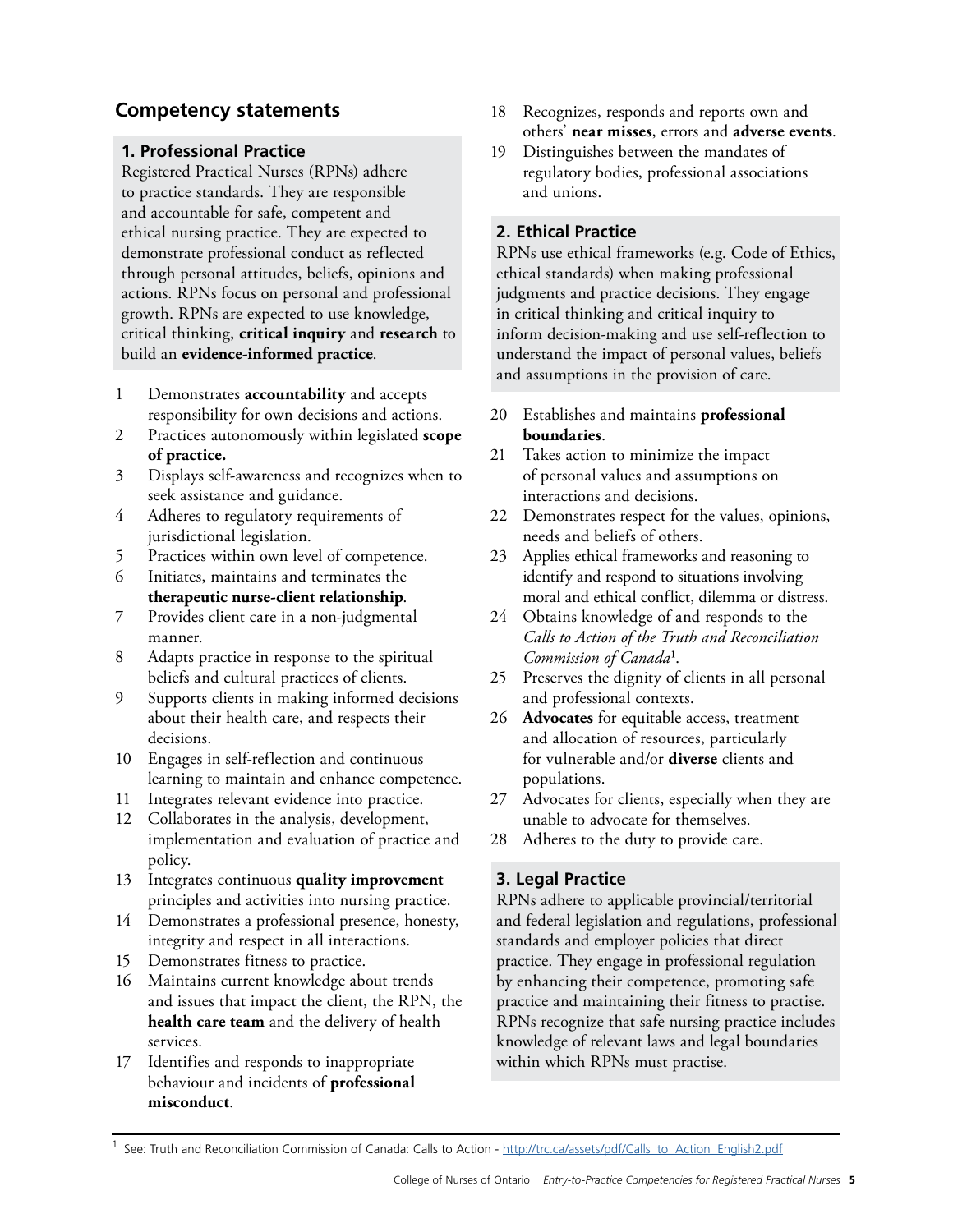- 29 Practices according to legislation, practice standards, ethics and organizational policies.
- 30 Practices according to relevant mandatory reporting legislation.
- 31 Recognizes, responds and reports questionable orders, actions or decisions made by others.
- 32 Adheres to the **duty to report**.
- 33 Protects clients' rights by maintaining confidentiality and privacy in all personal and professional contexts.
- 34 Respond to the clients' right to health care information in adherence within relevant privacy legislation.
- 35 Documents according to established legislation, practice standards, ethics and organizational policies.
- 36 Obtains **informed consent** to support the client's informed decision-making.

## **4. Foundations of Practice**

RPNs use critical thinking, reflection and evidence integration to assess clients, plan care, implement interventions, and evaluate outcomes and processes. Foundational knowledge includes: nursing theory, health sciences, humanities, pharmacology and ethics.

- 37 Completes comprehensive health assessments of clients across the lifespan.
- 38 Selects and uses information and communication technologies (ICTs) in the delivery of client care.
- 39 Researches and responds to relevant clinical data.
- 40 Engages in **evidence-informed practice** by considering a variety of relevant sources of information.
- 41 Comprehends, responds to and reports assessment findings.
- 42 Formulates clinical decisions consistent with client needs and priorities.
- 43 Identifies **nursing diagnoses**.
- 44 Develops the care plan with the client, health care team and others.
- 45 Implements nursing interventions based on assessment findings, client preferences and desired outcomes.
- 46 Responds to clients' conditions by organizing competing priorities into actions.
- 47 Assesses clients' **health literacy**, knowledge and readiness to learn.
- 48 Assesses, plans, implements and evaluates the teaching and learning process.
- 49 Provides information and access to resources to facilitate health education.
- 50 Evaluates the effectiveness of health education.
- 51 Applies principles of **client safety**.
- 52 Engages in quality improvement and risk management to promote a quality practice environment.
- 53 Evaluates the effectiveness of nursing interventions by comparing actual outcomes to expected outcomes.
- 54 Reviews and revises the plan of care and communicates accordingly.
- 55 Assesses implications of own decisions.
- 56 Uses critical thinking, critical inquiry and clinical judgment for decision-making.
- 57 Demonstrates professional judgment in using information and communication technologies (ICTs) and **social media**.
- 58 Recognizes high-risk practices and integrates mitigation strategies that promote safe care.
- 59 Applies strategies to prevent, de-escalate and manage disruptive, aggressive or violent behaviour.
- 60 Recognizes and responds immediately when a client's condition is deteriorating.
- 61 Demonstrates knowledge of nursing theory, pharmacology, health sciences, humanities and ethics.
- 62 Applies knowledge of pharmacology and principles of safe medication practice.

#### **5. Collaborative Practice**

RPNs work collaboratively with clients and other members of the health care team. They recognize that collaborative practice is guided by shared values and accountability, a common purpose or care outcome, mutual respect, and effective communication.

- 63 Engages clients in identifying their health needs, strengths, capacities and goals.
- 64 Communicates collaboratively with the client and the health care team.
- 65 Provides essential client information to the client and the health care team.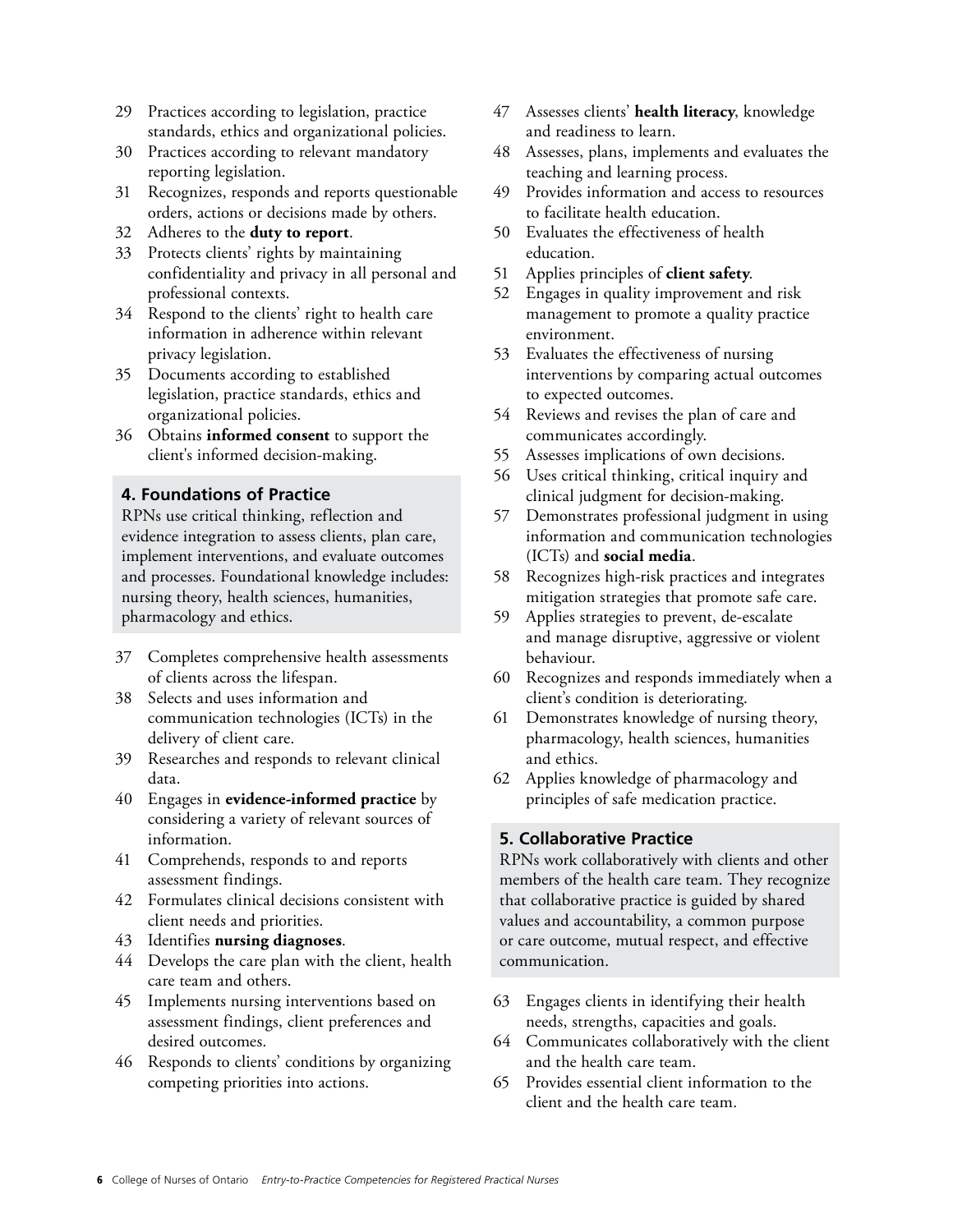- 66 Promotes effective interpersonal interaction.
- 67 Uses **conflict resolution** strategies to promote healthy relationships and optimal client outcomes.
- 68 Articulates own role based on legislated **scope of practice**, individual competence and care context, including employer policies.
- 69 Determines their own professional and interprofessional role within the team by considering the roles, responsibilities and the scope of practice of others.
- 70 Advocates for the use of Indigenous health knowledge and healing practices in collaboration with the client.
- 71 Demonstrates leadership, direction and supervision to **unregulated health workers**  and others.
- 72 Participates in emergency preparedness and disaster management.
- 73 Participates in creating and maintaining a quality practice environment that is healthy, respectful and psychologically safe.
- 74 Fosters an environment that encourages questioning and exchange of information.
- 75 Initiates and fosters mentoring relationships.
- 76 Applies the principles of **team dynamics** and group processes in **interprofessional team collaboration**.
- 77 Demonstrates formal and informal leadership in practice.
- 78 Organizes workload, assigns/coordinates nursing care, sets priorities and demonstrates effective time-management skills.
- 79 Prepares client and collaborates with health care team in transition and transfer of responsibility of care.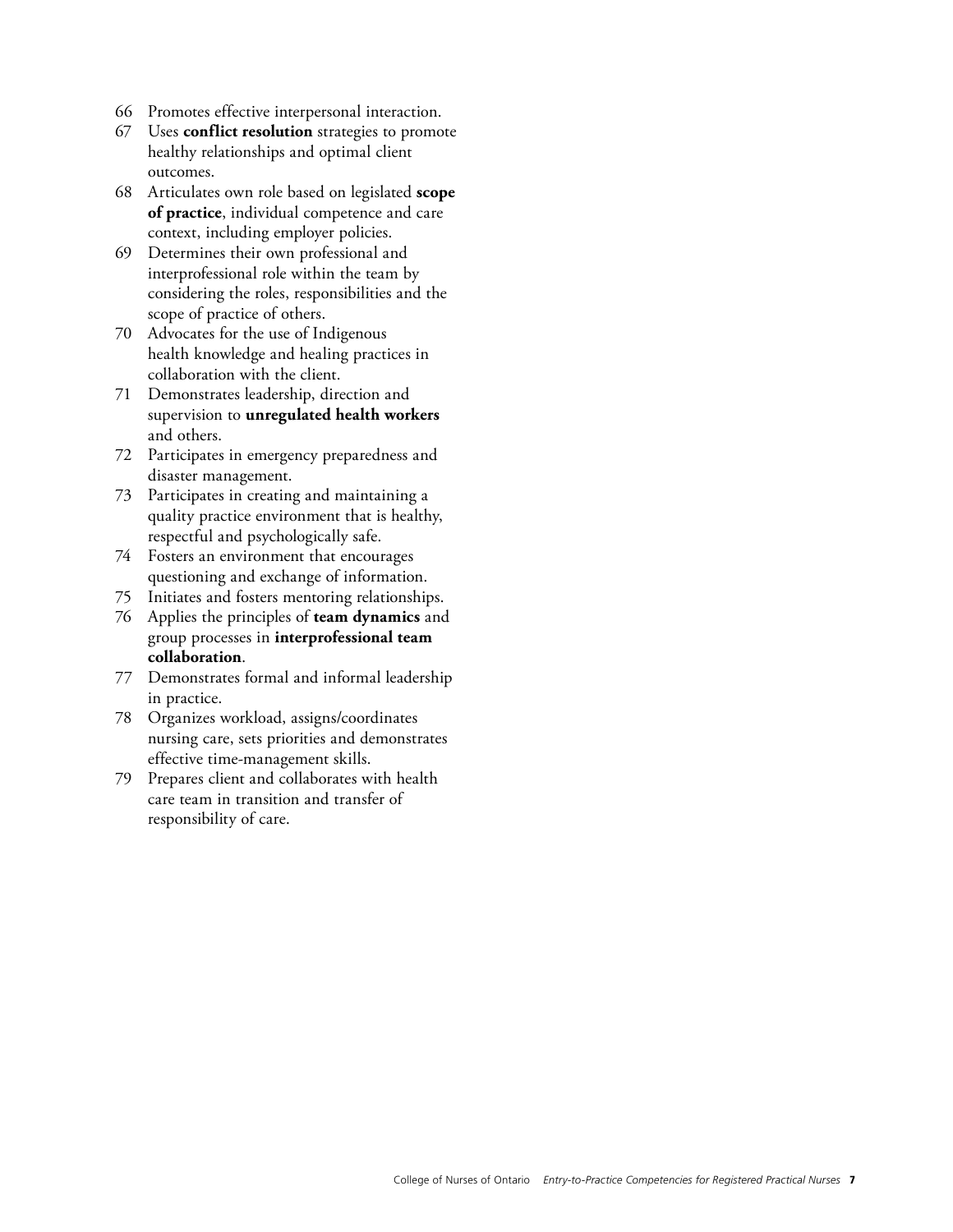# <span id="page-7-0"></span>**Glossary**

#### **Accountability**

The obligation to answer for the professional, ethical and legal responsibilities of one's activities and duties, including high standards for individual practice and responsibility for exemplary client care. (Davis, C. 2017)

#### **Adverse event**

An event that results in unintended harm to the patient, and is related to the care or services provided to the patient rather than to the patient's underlying medical condition. (Canadian Patient Safety Institute. 2015)

## **Advocate**

To actively support a right or cause; to support others when speaking for themselves or when speaking on behalf of those who cannot speak for themselves. It can be direct or indirect and often addresses inequity or inequality issues in health care. (Canadian Nurses Association. 2019)

#### **Autonomous practice**

Having the authority to make decisions and the freedom to act in accordance with one's professional knowledge base. (Skår, R. 2010)

# **Client**

A person with whom the nurse is engaged in a therapeutic relationship. In most circumstances, the client is an individual but the client may include family members or substitute decisionmakers. The client also can be a group (for example, therapy), community (for example, public health) or population (for example children with diabetes). (Canadian Patient Safety Institute. 2019)

# **Client safety**

The pursuit of the reduction and mitigation of unsafe acts within the health care system, and the use of best practices shown to lead to optimal patient outcomes. (Canadian Patient Safety Institute. 2017).

# **Conflict resolution**

The various ways individuals or institutions address conflict (for example, interpersonal, work) to move toward positive change and growth. (College of Registered Nurses of Nova Scotia. (2012)

# **Critical inquiry**

A process of purposive thinking and reflective reasoning through which practitioners examine ideas, assumptions, principles, conclusions, beliefs and actions within a particular context. (van Graan, A. C., Williams, M. J. S., & Koen, M. P. (2016) (Brunt, B. A. (2005)

# **Diversity**

The concept of acceptance and respect, and understanding that each individual is different. These differences include race, ethnicity, gender, sexual orientation, socio-economic status, age, physical abilities, religious beliefs, political beliefs or other ideologies. (College of Nurses of Ontario. 2019)

## **Duty to report**

A legal and ethical duty to report incompetent or impaired practice or unethical conduct of regulated health professionals. Most provinces or territories have legislation setting out the duty for nurses to report situations in which there is a good reason to believe a health professional's practice is impaired or incompetent and may pose a significant risk to the public. The duty to report also requires nurses to report any sexual misconduct of a health professional. (British Columbia College of Nursing Professionals. 2019) (College of Nurses of Ontario. 2019)

# **Evidence-informed practice**

How nursing decisions are made with clients, using an ongoing process that incorporates research, clinical expertise, client preferences and other available resources. (Canadian Nurses Association. 2010)

#### **Fitness to practise**

Freedom from any cognitive, physical, psychological or emotional condition or dependence on alcohol or drugs that impairs ability to provide nursing care. (College of Nurses of Ontario. 2019)

# **Health care team**

A number of health care providers from different disciplines (often including both regulated professionals and unregulated workers) working together to provide care for and with persons, families, groups, communities or populations. (Canadian Nurses Association. 2017a)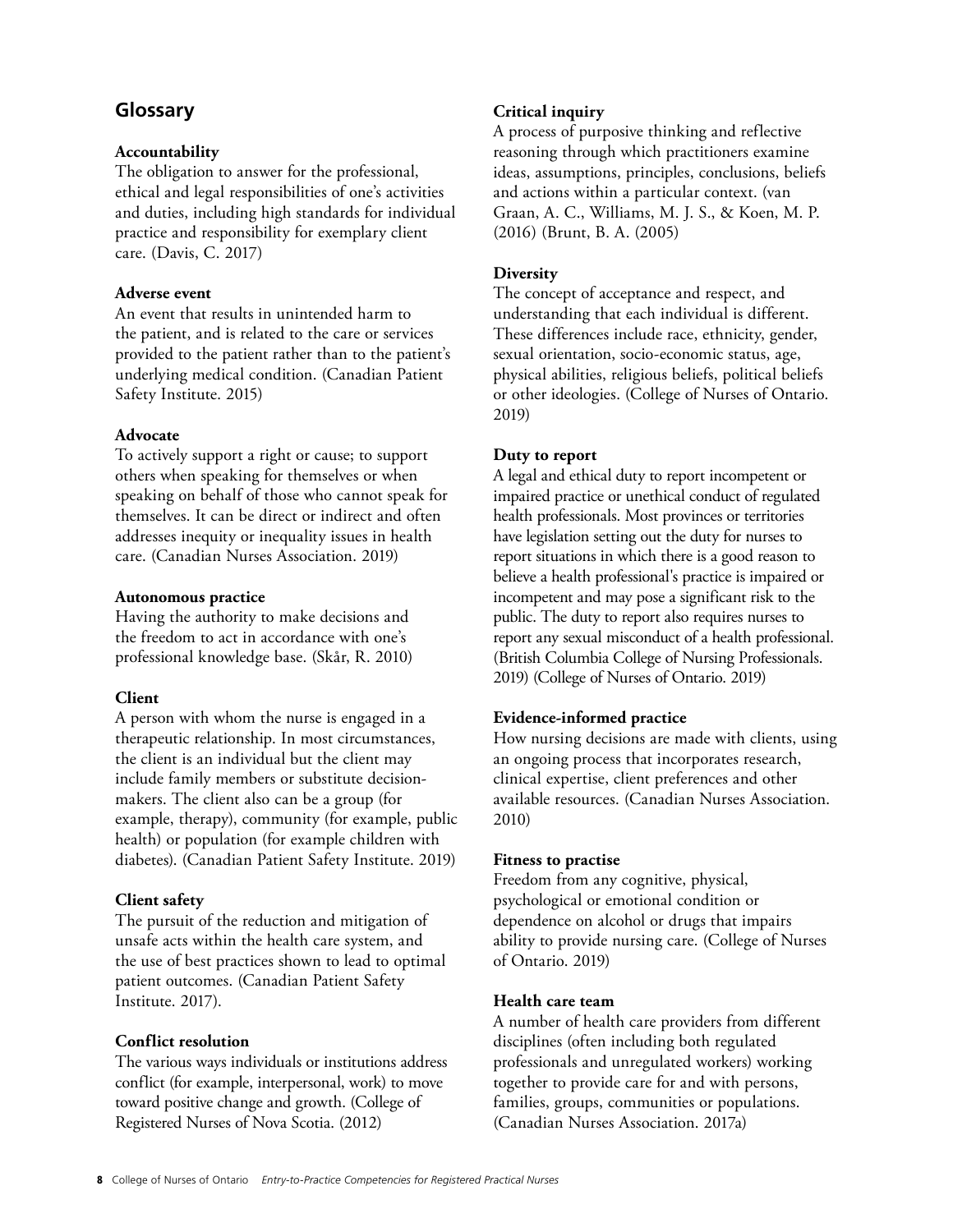#### **Health literacy**

The ability to access, comprehend, evaluate and communicate information as a way to promote, maintain and improve health in a variety of settings across the life-course. (Rootman, I. & Gordon-El-Bihbrety, D. 2008)

#### **Informed consent**

The client received information about the proposed treatment's nature, expected benefits, risks and side effects, alternative courses of action and likely consequences of not receiving treatment. The individual also must have an opportunity to obtain additional requests for information prior to granting permission to the proposed care. (College of Nurses. 2017)

#### **Interprofessional team collaboration**

The process of developing and maintaining effective working relationships with learners, practitioners, patients/clients/families and communities to enable optimal health outcomes. (Canadian Interprofessional Health Collaborative. 2010)

#### **Near miss**

A client's safety incident that did not reach the client and therefore resulted in no harm. (Canadian Patient Safety Institute. 2015)

#### **Nursing diagnosis**

A clinical judgment based on human response to health conditions or life processes, affecting an individual, family, group or community. It provides the basis for choosing nursing interventions that address client care goals, for which the nurse has accountability. (Nanda International. 2019)

#### **Professional boundaries**

The point at which the relationship changes from professional and therapeutic to unprofessional and personal; the limits of the professional role. Crossing a boundary means that the care provider is misusing the relationship's power to meet personal needs, rather than the client's needs, or are behaving in an unprofessional manner with the client. The misuse of power does not have to be intentional to be considered a boundary crossing. (College of Nurses of Ontario. 2006) (Registered Nurses Association of Ontario. 2006)

#### **Professional misconduct**

Behaviour outside the boundaries of what is considered acceptable or worthy of its membership by a profession's governing body; any nursing conduct that is harmful or detracts from the professional caring relationship with a client and is inconsistent with the *Code of Conduct* or expected professional standards. (College of Nurses of Ontario. 2019)

#### **Quality improvement**

A systematic, formal approach to the analysis of practice performance and efforts to improve performance. (Canadian Patient Safety Institute. 2015)

#### **Research**

A systematic inquiry using scientific methods to advance knowledge, establish facts, answer questions or solve problems. Conducting research involves identifying a research question, using an appropriate methodology to answer the question and disseminating the results. A nurse who collects data as part of a project, may be "participating" in research, but not "conducting" research. (Loiselle, C. G., Profetto-McGrath, J., Polit, D. F., & Beck, C. T. 2011)

#### **Scope of practice**

The expectations and limitations of duties and responsibilities of Registered Practical Nurses who are legislated, educated, and authorized to perform roles, responsibilities and functions, as defined in Section 3 of the *Nursing Act, 1991*: "The practice of nursing is the promotion of health and assessment of, the provision of, care for, and the treatment of, health conditions by supportive, preventive, therapeutic, palliative and rehabilitative means in order to attain or maintain optimal function." (College of Nurses of Ontario. (2018)

#### **Social media**

Software applications (web-based and mobile) allowing creation, engagement and sharing of new or existing content, through messaging or video chat, texting, blogging and other social media platforms. (Bodell, S., & Hook, A. 2014)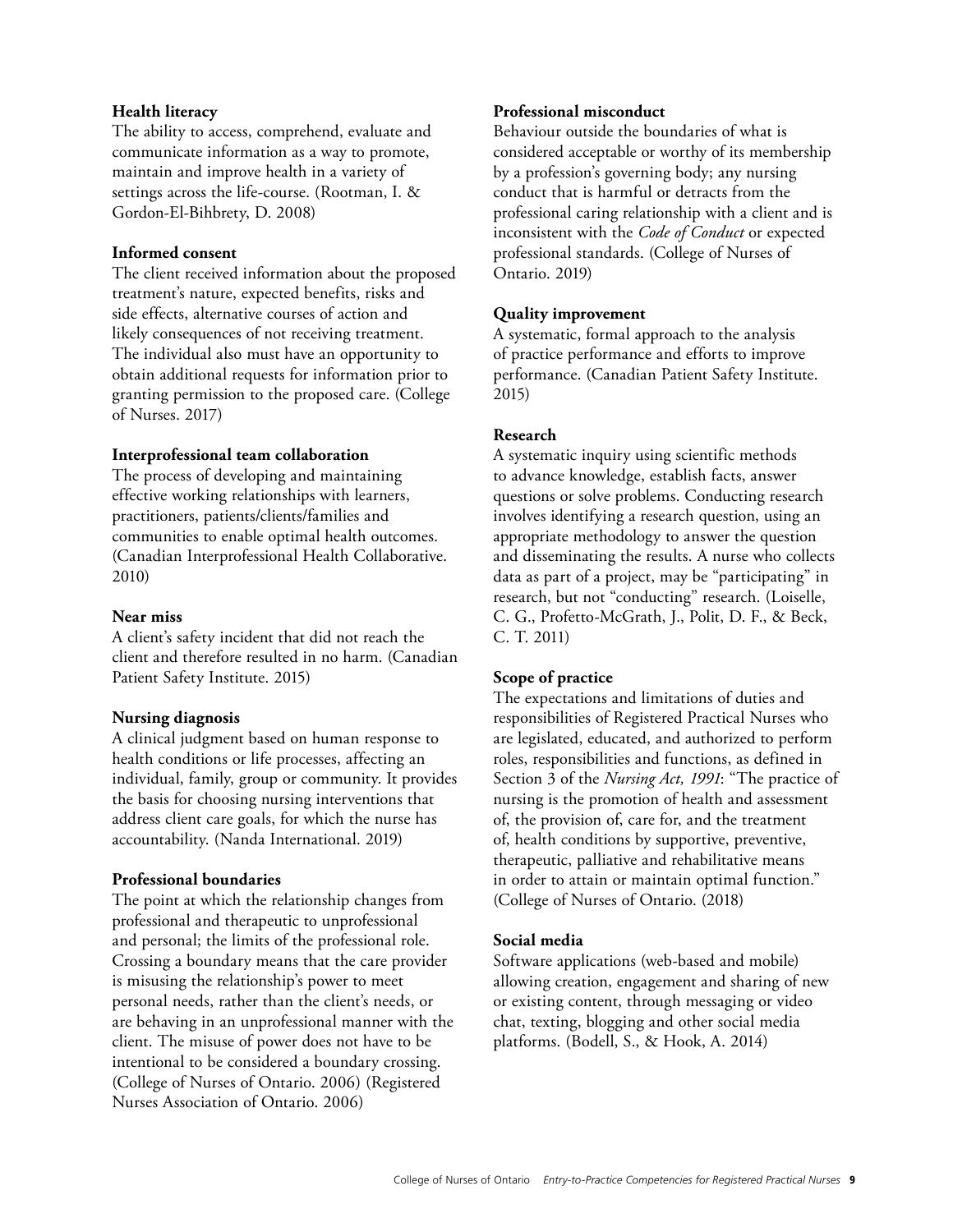#### <span id="page-9-0"></span>**Team dynamics**

The effect developed when two or more people who interact interdependently and adaptively toward a common goal, and which influence a team's behaviour and performance. (Canadian Patient Safety Institute. 2015)

#### **Therapeutic nurse-client relationship**

A connection a nurse establishes and maintains with a client, through the use of professional knowledge, skills and attitudes, to provide nursing care expected to contribute to the client's wellbeing. (Canadian Nurses Association. (2017a)

#### **Unregulated health worker**

A health care worker who is not part of a regulated health profession, and who provides care to clients under the guidance of a regulated health professional or employer. (College of Nurses of Ontario. (2013)

# **References**

- Bodell, S., & Hook, A. (2014). Developing online professional networks for undergraduate occupational therapy students: An evaluation of an extracurricular facilitated blended learning package. *British Journal of Occupational Therapy*, 77(6), 320-323. [https://doi.org/10.4276/03080221](https://doi.org/10.4276/030802214X14018723138156)  [4X14018723138156](https://doi.org/10.4276/030802214X14018723138156)
- British Columbia College of Nursing Professionals. (2019). Taking action on concerns about practice. Retrieved from [https://www.bccnp.ca/Standards/](https://www.bccnp.ca/Standards/all_nurses/cases/dutytoreport/Pages/Default.aspx)  [all\\_nurses/cases/dutytoreport/Pages/Default.aspx](https://www.bccnp.ca/Standards/all_nurses/cases/dutytoreport/Pages/Default.aspx)
- Brunt, B. A. (2005). Critical thinking in nursing: An integrated review. *The Journal of Continuing Education in Nursing*, 36(2), 60-67. [https://doi.](https://doi.org/10.3928/0022-0124-20050301-05) [org/10.3928/0022-0124-20050301-05](https://doi.org/10.3928/0022-0124-20050301-05)
- Canadian Interprofessional Health Collaborative. (2010). *A national interprofessional competency framework*. Retrieved from [https://www.cihc.ca](https://www.cihc.ca/files/CIHC_IPCompetencies_Feb1210.pdf)/ files/CIHC\_IPCompetencies\_Feb1210.pdf
- Canadian Nurses Association. (2010). *Position statement: Evidence-informed decision-making and nursing practice*. Retrieved fro[m https://](https://www.cnaaiic.ca/-/media/nurseone/page-content/pdf-en/evidence-informed-decision-making-and-nursingpractice.pdf)  [www.cnaaiic.ca/-/media/nurseone/page-content/](https://www.cnaaiic.ca/-/media/nurseone/page-content/pdf-en/evidence-informed-decision-making-and-nursingpractice.pdf) [pdf-en/evidence-informed-decision-making-and](https://www.cnaaiic.ca/-/media/nurseone/page-content/pdf-en/evidence-informed-decision-making-and-nursingpractice.pdf)[nursingpractice.pdf](https://www.cnaaiic.ca/-/media/nurseone/page-content/pdf-en/evidence-informed-decision-making-and-nursingpractice.pdf)
- Canadian Nurses Association. (2017a). Code of ethics. Retrieved from [https://www.cna-aiic.ca/-/](https://www.cna-aiic.ca/-/media/cna/page-content/pdf-en/code-of-ethics-2017-edition-secure-interactive.pdf)  [media/cna/page-content/pdf-en/code-of-ethics-](https://www.cna-aiic.ca/-/media/cna/page-content/pdf-en/code-of-ethics-2017-edition-secure-interactive.pdf)[2017-edition-secure-interactive.pdf](https://www.cna-aiic.ca/-/media/cna/page-content/pdf-en/code-of-ethics-2017-edition-secure-interactive.pdf)
- Canadian Nurses Association. (2019). Policy and advocacy. [Retrieved from https://www.cna-aiic.](https://www.cna-aiic.ca/en/policy-advocacy)  [ca/en/policy-advocacy](https://www.cna-aiic.ca/en/policy-advocacy)
- Canadian Patient Safety Institute. (2015). *Patient safety and incident management toolkit*. Retrieved from [https://www.](https://www.patientsafetyinstitute.ca/en/toolsResources/PatientSafetyIncidentManagementToolkit/Pages/Glossary.asp) patientsafetyinstitute.ca/en/toolsResources/ [PatientSafetyIncidentManagementToolkit/Pages/](https://www.patientsafetyinstitute.ca/en/toolsResources/PatientSafetyIncidentManagementToolkit/Pages/Glossary.asp)  Glossary.asp
- Canadian Patient Safety Institute. (2017). *General patient safety*. Retrieved from [https://www.](https://www.patientsafetyinstitute.ca/en/topic/pages/general-patient-safety.aspx)  [patientsafetyinstitute.ca/en/topic/pages/general](https://www.patientsafetyinstitute.ca/en/topic/pages/general-patient-safety.aspx)[patient-safety.aspx](https://www.patientsafetyinstitute.ca/en/topic/pages/general-patient-safety.aspx)
- Canadian Patient Safety Institute. (2019). *Patient safety and incident management toolkit*. Retrieved from [https://www.](https://www.patientsafetyinstitute.ca/en/toolsResources/PatientSafetyIncidentManagementToolkit/Pages/Glossary.aspx)  [patientsafetyinstitute.ca/en/toolsResources/](https://www.patientsafetyinstitute.ca/en/toolsResources/PatientSafetyIncidentManagementToolkit/Pages/Glossary.aspx)  [PatientSafetyIncidentManagementToolkit/Pages/](https://www.patientsafetyinstitute.ca/en/toolsResources/PatientSafetyIncidentManagementToolkit/Pages/Glossary.aspx)  [Glossary.aspx](https://www.patientsafetyinstitute.ca/en/toolsResources/PatientSafetyIncidentManagementToolkit/Pages/Glossary.aspx)
- College of Nurses. (2017). Practice guideline: *Consent*. Retrieved from [http://www.cno.org/](http://www.cno.org/globalassets/docs/policy/41020_consent.pdf)  [globalassets/docs/policy/41020\\_consent.pdf](http://www.cno.org/globalassets/docs/policy/41020_consent.pdf)
- College of Nurses of Ontario. (2006). Practice standard: *Therapeutic nurse-client relationship, revised 2006*. Retrieved from [http://www.cno.org/](http://www.cno.org/globalassets/docs/prac/41033_therapeutic.pdf)  globalassets/docs/prac/41033\_therapeutic.pdf
- College of Nurses of Ontario. (2013). Practice guideline: *Working with unregulated care providers*. Retrieved from [http://www.cno.org/globalassets](http://www.cno.org/globalassets/docs/prac/41014_workingucp.pdf)/ [docs/prac/41014\\_workingucp.pdf](http://www.cno.org/globalassets/docs/prac/41014_workingucp.pdf)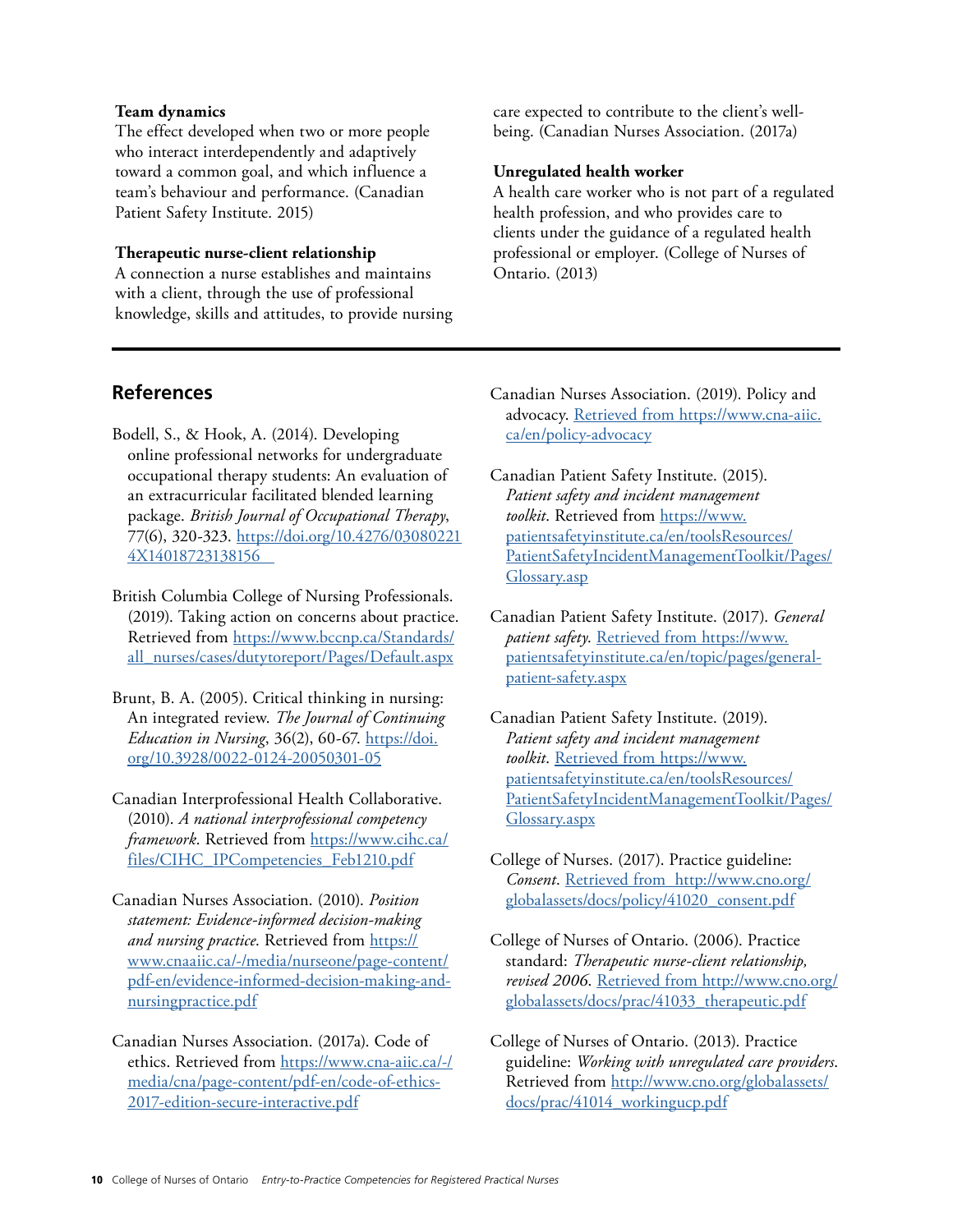- College of Nurses of Ontario. (2018). *Legislation and regulation: An introduction to the Nursing Act, 1991*. Retrieved from [http://www.cno.org/](http://www.cno.org/globalassets/docs/prac/41064_fsnursingact.pdf)  [globalassets/docs/prac/41064\\_fsnursingact.pdf](http://www.cno.org/globalassets/docs/prac/41064_fsnursingact.pdf)
- College of Nurses of Ontario. (2019). Practice standard: *Code of conduct*. Retrieved from [http://](https://www.cno.org/globalassets/docs/prac/49040_code-of-conduct.pdf)  [www.cno.org/globalassets/docs/prac/49040\\_code](https://www.cno.org/globalassets/docs/prac/49040_code-of-conduct.pdf)[of-conduct.pdf](https://www.cno.org/globalassets/docs/prac/49040_code-of-conduct.pdf)
- College of Nurses of Ontario. (2019). Reference Document: *Professional misconduct*. Retrieved from [http://www.cno.org/globalassets/docs/](http://www.cno.org/globalassets/docs/ih/42007_misconduct.pdf)  [ih/42007\\_misconduct.pdf](http://www.cno.org/globalassets/docs/ih/42007_misconduct.pdf)
- College of Registered Nurses of Nova Scotia. (2012). *Standards for nursing practice*. Halifax: Author.
- Davis, C. (2017). The importance of professional accountability. *Nursing Made Incredibly Easy*, 15(6), 4. [http://doi.org/10.1097/01.](http://doi.org/10.1097/01.NME.0000525557.44656.04)  [NME.0000525557.44656.04](http://doi.org/10.1097/01.NME.0000525557.44656.04)
- Loiselle, C. G., Profetto-McGrath, J., Polit, D. F., & Beck, C. T. (2011). *Canadian essentials of nursing research* (3rd ed.). Philadelphia, PA: Wolters Kluwer Health - Lippincott Williams & Wilkins.
- Nanda International. (2019). Glossary of terms. Retrieved from [http://nanda.org/nanda-i](http://nanda.org/nanda-i-resources/glossary-of-terms/)[resources/glossary-of-terms/](http://nanda.org/nanda-i-resources/glossary-of-terms/)
- Registered Nurses Association of Ontario. (2006). Client centred care. Retrieved from http://rnao. [ca/sites/rnaoca/files/Client\\_Centred\\_Care.pdf](http://rnao.ca/sites/rnaoca/files/Client_Centred_Care.pdf)
- Rootman, I. & Gordon-El-Bihbrety, D. (2008). *A vision for a health literate Canada*. Canadian Public Health Agency. Retrieved from [https://](https://www.cpha.ca/sites/default/files/uploads/resources/healthlit/report_e.pdf)  [www.cpha.ca/sites/default/files/uploads/resources/](https://www.cpha.ca/sites/default/files/uploads/resources/healthlit/report_e.pdf)  healthlit/report\_e.pdf
- Skår, R. (2010). The meaning of autonomy in nursing practice. *Journal of Clinical Nursing*, 19(15-16), 2226-2234. [https://doi.org/10.1111/](https://doi.org/10.1111/j.1365-2702.2009.02804.x)  [j.1365-2702.2009.02804.x](https://doi.org/10.1111/j.1365-2702.2009.02804.x)

van Graan, A. C., Williams, M. J. S., & Koen, M. P. (2016). Professional nurses' understanding of clinical judgement: A contextual inquiry. *Health SA Gesondheid*, 21, 280-293. [https://doi.](https://doi.org/10.1016/j.hsag.2016.04.001) [org/10.1016/j.hsag.2016.04.001](https://doi.org/10.1016/j.hsag.2016.04.001)